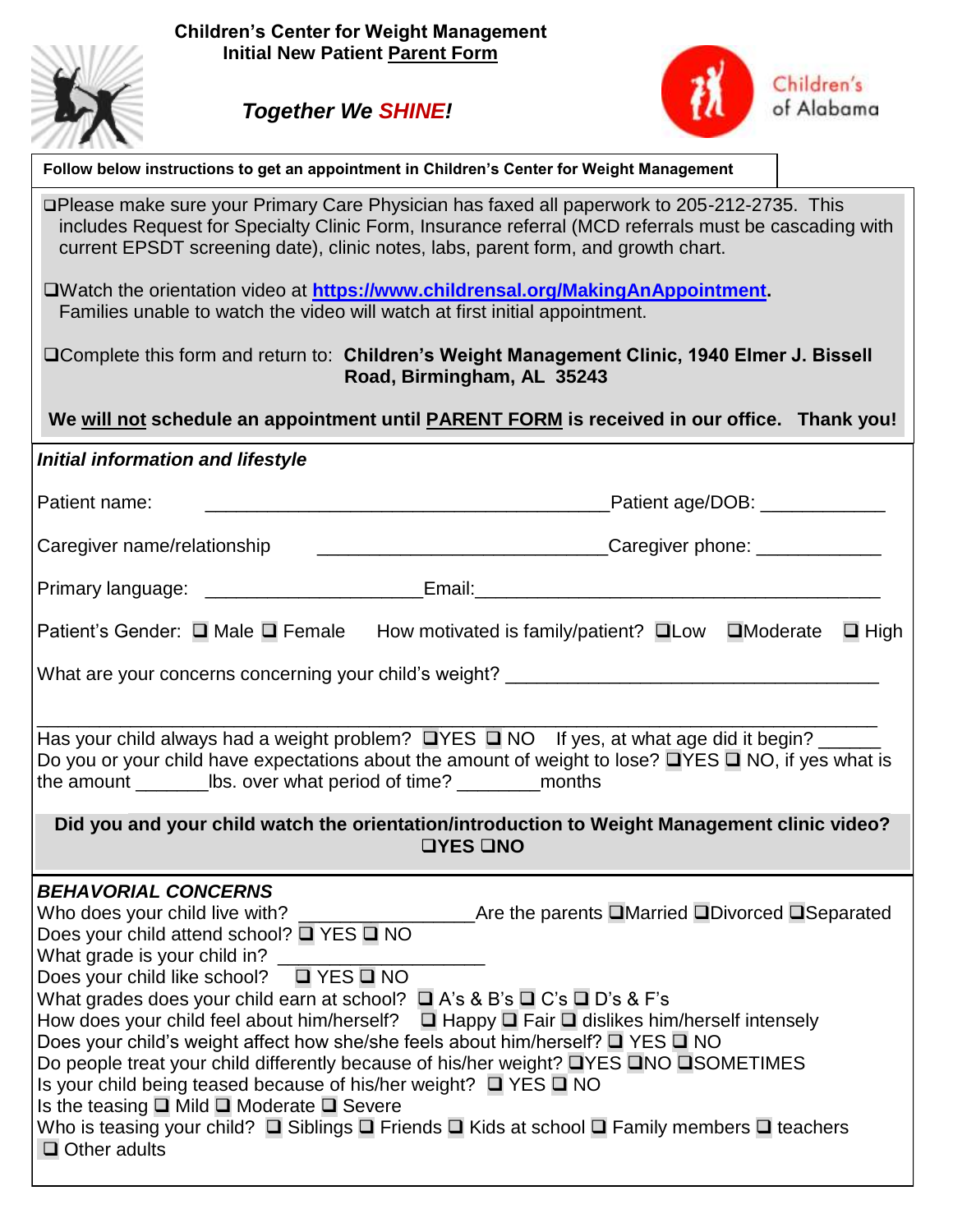|                                                                                                                     |               |               |                        |                            |                   | <b>MEDICAL HISTORY</b>              |  |  |
|---------------------------------------------------------------------------------------------------------------------|---------------|---------------|------------------------|----------------------------|-------------------|-------------------------------------|--|--|
| <b>PAST MEDICAL HISTORY</b>                                                                                         |               |               |                        |                            |                   |                                     |  |  |
|                                                                                                                     |               |               |                        |                            |                   |                                     |  |  |
|                                                                                                                     |               |               |                        |                            |                   |                                     |  |  |
| Was the mother diabetic during pregnancy? UYES UNO UUNKNOWN                                                         |               |               |                        |                            |                   |                                     |  |  |
| Was your child breast fed? DYES ONO OUNKNOWN How long? _________________________                                    |               |               |                        |                            |                   |                                     |  |  |
| Was your child formula fed? UYES UNO UUNKNOWN How long? ________________________                                    |               |               |                        |                            |                   |                                     |  |  |
| During infancy did your child have any feeding problems? UYES UNO UUNKNOWN                                          |               |               |                        |                            |                   |                                     |  |  |
| Describe feeding problem?                                                                                           |               |               |                        |                            |                   |                                     |  |  |
| Was your child overweight at age 2? UYES UNO UUNKNOWN                                                               |               |               |                        |                            |                   |                                     |  |  |
| Are immunizations up to date? UYES UNO UUNKOWN                                                                      |               |               |                        |                            |                   |                                     |  |  |
|                                                                                                                     |               |               |                        |                            |                   |                                     |  |  |
| Describe developmental milestones (sitting, talking, walking, and independent self-care)<br><b>ONORMAL ODELAYED</b> |               |               |                        |                            |                   |                                     |  |  |
|                                                                                                                     |               |               |                        |                            |                   |                                     |  |  |
| Has your child ever been hospitalized? UYES UNO If yes, what age? ___ And reason? ________                          |               |               |                        |                            |                   |                                     |  |  |
|                                                                                                                     |               |               |                        |                            |                   |                                     |  |  |
| Has your child ever had surgery? UYES UNO If yes, what age? And reason? ___________________________                 |               |               |                        |                            |                   |                                     |  |  |
|                                                                                                                     |               |               |                        |                            |                   |                                     |  |  |
|                                                                                                                     |               |               |                        |                            |                   |                                     |  |  |
|                                                                                                                     |               |               |                        |                            |                   |                                     |  |  |
|                                                                                                                     |               |               |                        |                            |                   |                                     |  |  |
| FAMIY MEDICAL HISTORY-Do or did any family members have any of the following health conditions or medical           |               |               |                        |                            |                   |                                     |  |  |
|                                                                                                                     |               | procedures?   |                        |                            |                   |                                     |  |  |
|                                                                                                                     |               |               |                        |                            |                   |                                     |  |  |
| <b>Health Condition</b>                                                                                             |               |               | <b>Maternal</b>        | <b>Paternal</b>            | <b>Maternal</b>   | <b>Paternal</b>                     |  |  |
|                                                                                                                     | <b>Mother</b> | <b>Father</b> | Grandparent            | Grandparent                | <b>Aunt/Uncle</b> | <b>Aunt/Uncle</b>                   |  |  |
|                                                                                                                     |               |               |                        |                            |                   |                                     |  |  |
| <b>Diabetes</b>                                                                                                     |               |               |                        |                            |                   |                                     |  |  |
| <b>Heart Disease</b>                                                                                                |               |               |                        |                            |                   |                                     |  |  |
| <b>Cholesterol or</b>                                                                                               |               |               |                        |                            |                   |                                     |  |  |
| <b>Triglycerides</b>                                                                                                |               |               |                        |                            |                   |                                     |  |  |
| <b>Cancer</b>                                                                                                       |               |               |                        |                            |                   |                                     |  |  |
| <b>Heart Attack before</b>                                                                                          |               |               |                        |                            |                   |                                     |  |  |
| age 50                                                                                                              |               |               |                        |                            |                   |                                     |  |  |
| <b>High Blood Pressure</b>                                                                                          |               |               |                        |                            |                   |                                     |  |  |
| <b>Overweight or Obesity</b>                                                                                        |               |               |                        |                            |                   |                                     |  |  |
| <b>Gastric Bypass</b>                                                                                               |               |               |                        |                            |                   |                                     |  |  |
| <b>Gallstones</b>                                                                                                   |               |               |                        |                            |                   |                                     |  |  |
| <b>Thyroid Problems</b>                                                                                             |               |               |                        |                            |                   |                                     |  |  |
| <b>Polycystic Ovary</b>                                                                                             |               |               |                        |                            |                   |                                     |  |  |
| <b>Disease</b>                                                                                                      |               |               |                        |                            |                   |                                     |  |  |
| <b>Stroke</b>                                                                                                       |               |               |                        |                            |                   |                                     |  |  |
| <b>Depression</b>                                                                                                   |               |               |                        |                            |                   |                                     |  |  |
| <b>Anxiety</b>                                                                                                      |               |               |                        |                            |                   |                                     |  |  |
| Schizophrenia                                                                                                       |               |               |                        |                            |                   |                                     |  |  |
| Areas of Most Concern (check all that apply)                                                                        |               |               |                        |                            |                   | <b>Family is most interested in</b> |  |  |
| <b>□Rate of Weight Gain</b>                                                                                         |               |               | $\square$ Diabetes     |                            |                   | <b>ONutritional counseling</b>      |  |  |
| <b>QElevated Body Mass Index (BMI)</b>                                                                              |               |               |                        | <b>Olrregular menses</b>   |                   | <b>OPhysical Activities</b>         |  |  |
| $\Box$ Family history (describe below)                                                                              |               |               |                        | <b>□Polycystic ovaries</b> |                   | <b>QLaboratory testing</b>          |  |  |
| <b>QLiver</b>                                                                                                       |               |               | <b>QJoint Problems</b> |                            |                   | <b>□Bariatric surgery</b>           |  |  |
| <b>QLipids/Cholesterol</b>                                                                                          |               |               |                        |                            |                   |                                     |  |  |
|                                                                                                                     |               |               | <b>□Sleep/OSA</b>      |                            |                   | <b>OPsychological services</b>      |  |  |
| <b>□Blood Pressure/Hypertension</b>                                                                                 |               |               |                        |                            |                   | $\Box$ Group activities             |  |  |
| □Mood (depression, anxiety, family stressors, eating disorder)<br>$\Box$ Other                                      |               |               |                        |                            |                   |                                     |  |  |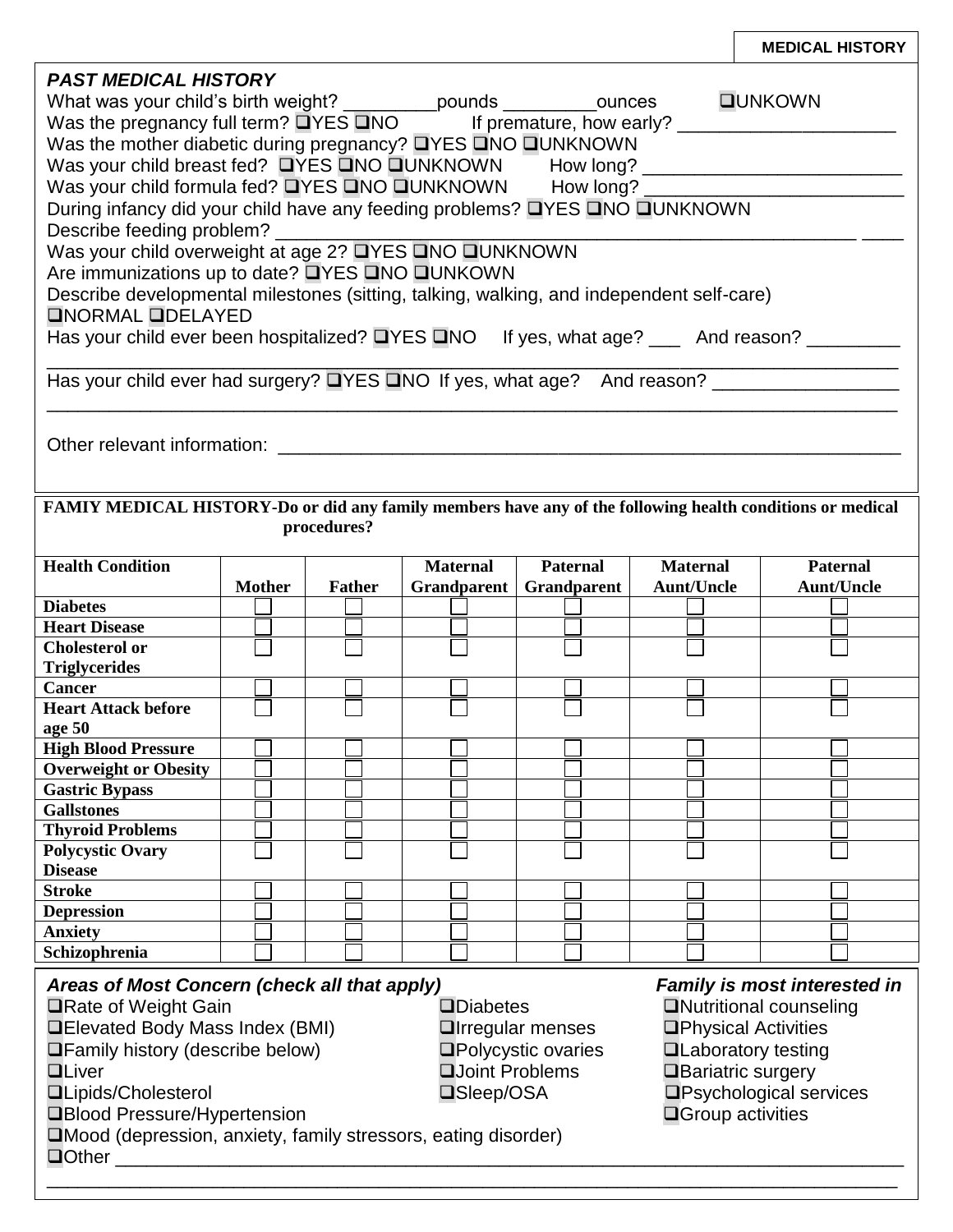| <b>History of Present Condition (HPI)</b>                                                                                                                                                                                                                                                                                                                                                                                                                                                                                                                                                                                                                                                                                                                                                                                                                                                                                                                                                                                                                                                                                                                                                                                                                                                                                                                                                                                                                                                                                                                                                                                |
|--------------------------------------------------------------------------------------------------------------------------------------------------------------------------------------------------------------------------------------------------------------------------------------------------------------------------------------------------------------------------------------------------------------------------------------------------------------------------------------------------------------------------------------------------------------------------------------------------------------------------------------------------------------------------------------------------------------------------------------------------------------------------------------------------------------------------------------------------------------------------------------------------------------------------------------------------------------------------------------------------------------------------------------------------------------------------------------------------------------------------------------------------------------------------------------------------------------------------------------------------------------------------------------------------------------------------------------------------------------------------------------------------------------------------------------------------------------------------------------------------------------------------------------------------------------------------------------------------------------------------|
| <b>OYES ONO</b><br>Is your child having abdominal pain?<br>$\n  Dull\n$                                                                                                                                                                                                                                                                                                                                                                                                                                                                                                                                                                                                                                                                                                                                                                                                                                                                                                                                                                                                                                                                                                                                                                                                                                                                                                                                                                                                                                                                                                                                                  |
| If yes, what is the abdominal pain like? $\Box$ Burning $\Box$ Constant<br>$\Box$ Cramping/spasms<br><b>□Stabbing/sharp</b>                                                                                                                                                                                                                                                                                                                                                                                                                                                                                                                                                                                                                                                                                                                                                                                                                                                                                                                                                                                                                                                                                                                                                                                                                                                                                                                                                                                                                                                                                              |
| How does your child describe the pain? $\square$ No hurt<br>$\Box a$ little bit hurt<br>$\Box$ a little bit more hurt                                                                                                                                                                                                                                                                                                                                                                                                                                                                                                                                                                                                                                                                                                                                                                                                                                                                                                                                                                                                                                                                                                                                                                                                                                                                                                                                                                                                                                                                                                    |
| $\Box$ even more hurt<br>$\Box$ hurts a lot<br>$\Box$ hurts as much as possible                                                                                                                                                                                                                                                                                                                                                                                                                                                                                                                                                                                                                                                                                                                                                                                                                                                                                                                                                                                                                                                                                                                                                                                                                                                                                                                                                                                                                                                                                                                                          |
| Is your child having problems with swallowing?<br>$I = I \cup I$<br>Is your child having pain with swallowing?<br><b>OYES ONO</b><br>Does your child have problems with nausea?<br>$IYES$ $INO$<br>Does your child have problems with diarrhea?<br>$I = VES$ $I = NQ$<br>Is your child constipated? ■YES ■NO<br>Is your child having pain associated with constipation? $\Box$ YES $\Box$ NO<br>Is your child having chest pain? $\Box$ YES $\Box$ NO<br>What is the pain like? □Burning□Constant □Cramping/spasms □Dull □Stabbing/sharp □Radiating<br>How would you describe the chest pain?<br>$\Box$ No hurt $\Box$ A little hurt $\Box$ more hurt $\Box$ even more hurt<br>$\Box$ hurts a whole lot<br>$\Box$ hurts as much as possible<br>Where is the chest pain? $\Box$ Right side $\Box$ left side $\Box$ back<br>Is pain associated with? $\Box$ Rest $\Box$ mild exercise $\Box$ heavy exercise<br>Does your child have shortness of breath? UYES UNO<br>If yes, it is associated with? Rest Dmild exercise Dheavy exercise<br>Does your child sleep on pillows or in a chair because of shortness of breath? □YES □NO<br>Does your child sit up during the night because of shortness of breath? ■YES ■NO<br>Does your child have swelling of the feet or abdomen? ■YES ■NO<br>Does your child have heart palpitations? ■YES ■NO<br>Does your child have headaches? <b>QYES QNO</b><br>If yes, what is the location? On Top of head Oright side of head OLeft side of head Oback of head<br>$\Box$ Neck/shoulders $\Box$ face $\Box$ eyes<br>Describe the severity of the headaches? □Mild □moderate □ severe |
| Does your child have pain/swelling in joints? $\Box$ YES $\Box$ NO If yes, what is the location?<br>Is your child sleepy during the daytime? UYES UNO Does your child snore at night? UYES UNO<br>Does your child have hypertension? <b>QYES QNO</b> Is it controlled by medication? QYES QNO<br>Does your child have Type 2 Diabetes? <b>QYES QNO Does your child have Type 1 DM? QYESQNO</b><br>Does your child have respiratory problems or asthma? ■YES ■NO Describe the severity? ■Mild<br>□moderate □severe<br>Does your child have skin rashes? ■YES ■NO<br>If yes, what is the location of the skin rash? OFace/neck Darms/hands Otrunk Oskin fold Olegs/feet<br>Is your child experiencing excessive hairiness? □YES □NO<br>Does your child have purple or blue lines in or on skin? □YES □NO<br>Has your daughter had her first menstrual period? UYES UNO<br>if yes, at what $age?$ ____                                                                                                                                                                                                                                                                                                                                                                                                                                                                                                                                                                                                                                                                                                                      |
| How would you describe her periods? <b>QRegular QLack of QInfrequent</b><br>$\Box$ Frequent, more than once a month $\Box$ currently pregnant                                                                                                                                                                                                                                                                                                                                                                                                                                                                                                                                                                                                                                                                                                                                                                                                                                                                                                                                                                                                                                                                                                                                                                                                                                                                                                                                                                                                                                                                            |
|                                                                                                                                                                                                                                                                                                                                                                                                                                                                                                                                                                                                                                                                                                                                                                                                                                                                                                                                                                                                                                                                                                                                                                                                                                                                                                                                                                                                                                                                                                                                                                                                                          |
|                                                                                                                                                                                                                                                                                                                                                                                                                                                                                                                                                                                                                                                                                                                                                                                                                                                                                                                                                                                                                                                                                                                                                                                                                                                                                                                                                                                                                                                                                                                                                                                                                          |
|                                                                                                                                                                                                                                                                                                                                                                                                                                                                                                                                                                                                                                                                                                                                                                                                                                                                                                                                                                                                                                                                                                                                                                                                                                                                                                                                                                                                                                                                                                                                                                                                                          |